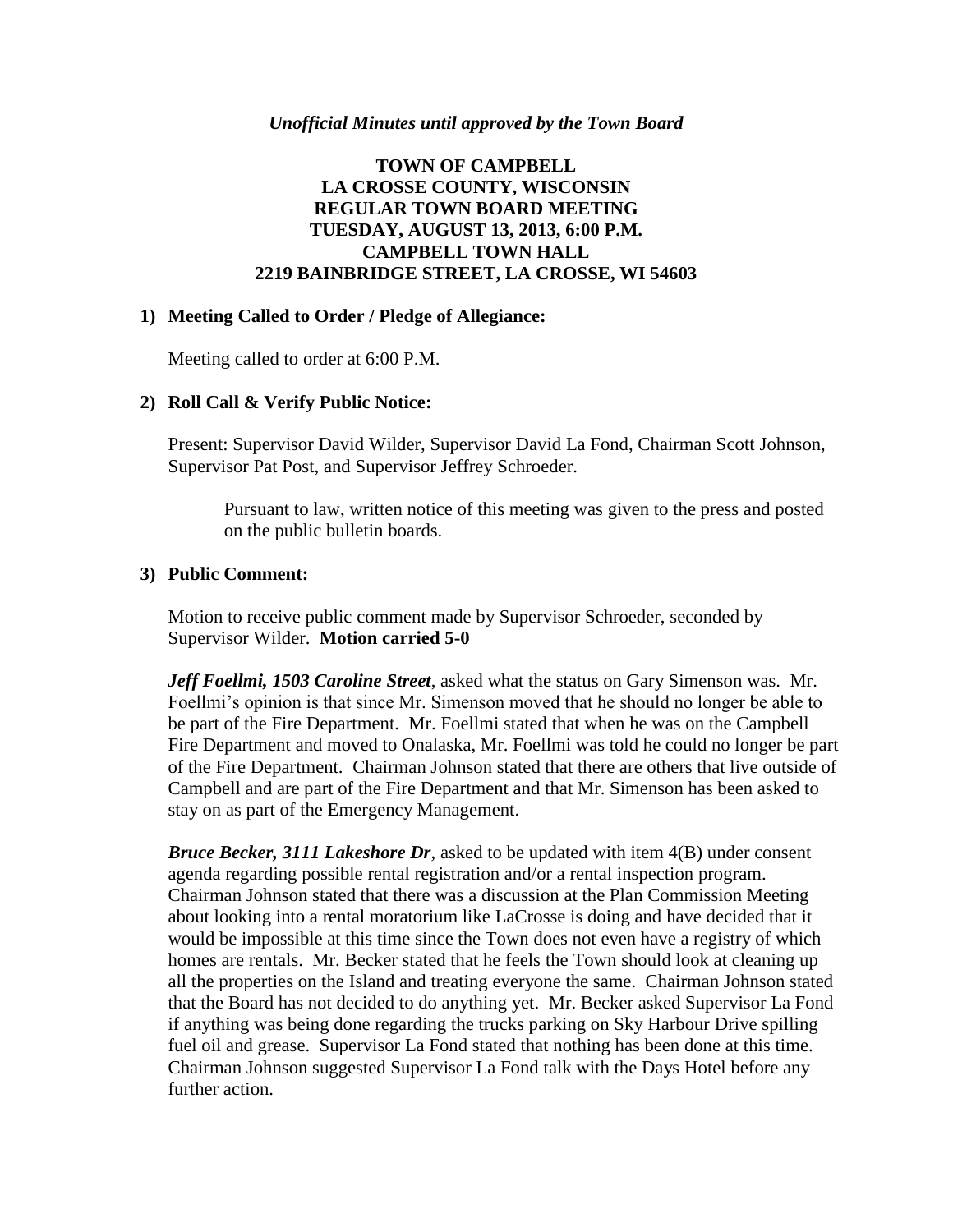*Harold Paulson, 2814 Lakeshore Drive*, asked if it would be possible to slow down the 18 wheelers on Lakeshore Drive. Chairman Johnson stated that he would talk to the Police Department and have them talk to the businesses in keeping the trucks off Lakeshore Drive. Bruce Becker mentioned that there used to be a sign on Fanta Reed that said "No Trucks". Chairman Johnson stated that the signs were more of a deterrent than a legitimate sign because of Lakeshore being a County Road.

*Judy Pace, 2829 Bayshore Drive*, wanted to comment on the work being done on the alley behind Andrew Jewell's property leading to an access gate to Judy's property. Chairman Johnson asked Judy what Mr. Jewell has done to change her situation. Mary Mallett stated that Mr. Jewell has raised the alley with the sand brought in about 3 feet causing a drop off at the end of the alley and restricting access to their property. Ms. Pace stated that they have a tree service come in about every three years and that they use the back gate for access. Ms. Pace stated that it was her understanding from Supervisor La Fond that Mr. Jewell was given permission to fill the holes in the alley to the original level and that Ms. Pace was fine with that. Supervisor La Fond stated that Mr. Jewell has admitted that he brought in too much fill. Supervisor La Fond stated that Mr. Jewell has agreed to tapper the level down and put in gravel. Chairman Johnson stated that the Board needs to discuss the issue and decide how the Town can take the lead on the project so that it is done to everyone's satisfaction. Chairman Johnson stated that Mr. Jewell should have gotten an erosion control permit before bringing in any type of fill. Ms. Mallett asked the Town to come to some agreement for deadlines. Chairman Johnson stated that the issue should be resolved before September 1, 2013.

*Dan Kapanke, Town Representative for the Convention and Visitors Bureau*, gave a report and update regarding the CVB.

Motion to close public comment made by Supervisor Schroeder, seconded by Supervisor Wilder. **Motion carried 5-0**

- **4) Consent Agenda: (All items listed are considered routine and will be enacted with one motion. There will be no separate discussion of these items unless a Board member so requests, in which case the item will be removed from the Consent Agenda and be considered on the Regular Agenda).**
	- **A) Approval of Minutes:** Special Town Board Meeting 07/02/2013, Regular Town Board Meeting 07/09/2013

Motion for the approval of minutes made by Supervisor Schroeder, seconded by Supervisor Wilder. **Motion carried 5-0**

## **B) Plan Commission Meeting Recommendations:**

**1.** Recommendation to further investigate a rental registration and/or a rental inspection program.

Supervisor Wilder asked that the Board discuss this item. Supervisor Wilder stated that the recommendation from the Plan Commission should be looked at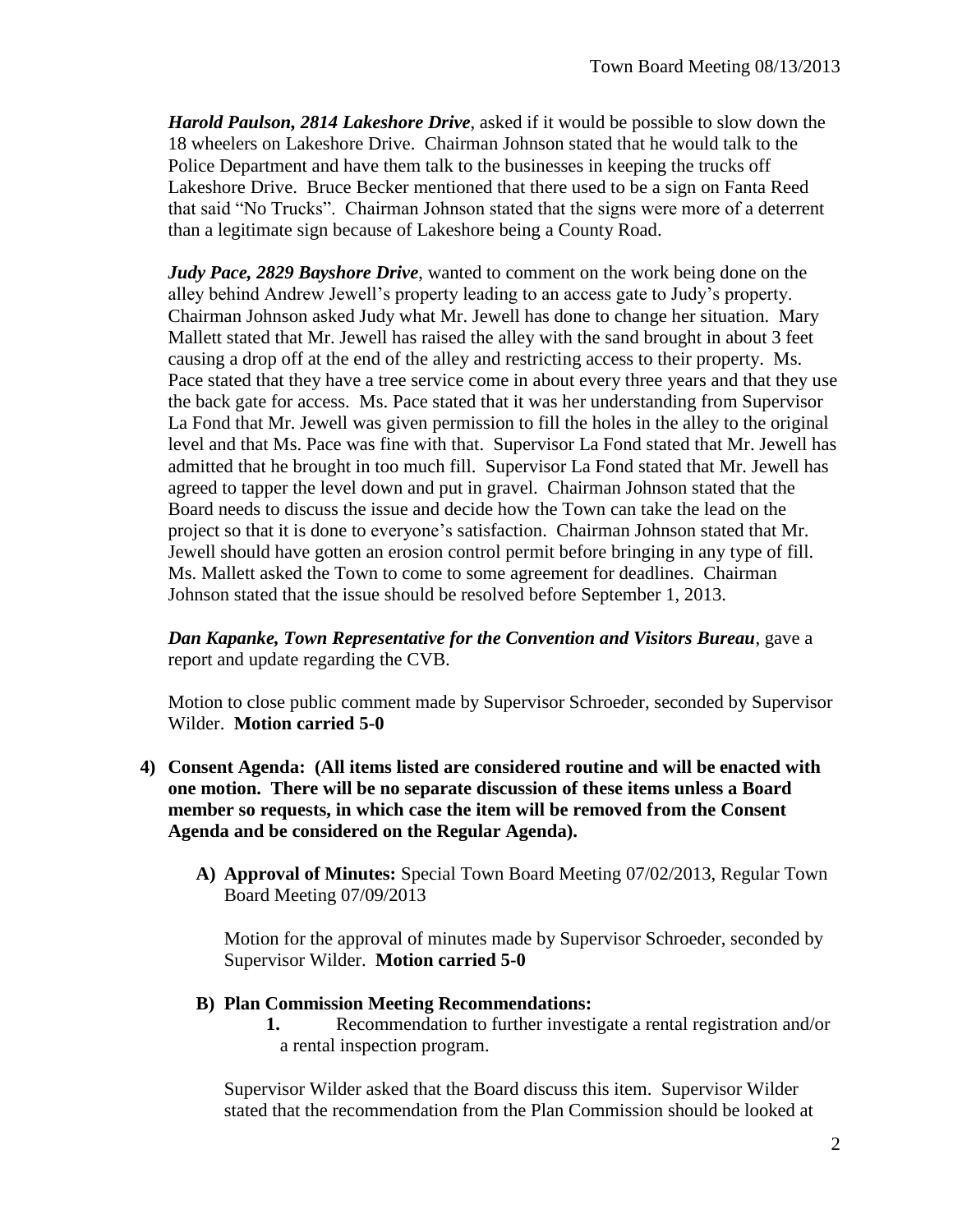not for the inspection but to look at finding out how many rental properties are on the Island at this point. Supervisor Wilder asked that this item be placed on the next meeting agenda after further investigation has been completed. Chairman Johnson does not believe the Board needs to bring it back at next month's meeting and suggests moving forward with a list of ways to determine how many rentals are in the Town.

Motion to authorize the Town Clerk to further investigate what needs to be done to move forward with the rental registration and bring it forward to the September Board Meeting made by Supervisor Wilder, seconded by Supervisor Post. **Motion carried 5-0**

#### **C) Payment of Bills:**

Motion to approve payment of bills made by Supervisor Post, seconded by Supervisor Wilder. **Motion carried 5-0**

#### **5) Old Business:**

**A)** Update on Library Fundraiser and Library renovations.

Supervisor Post gave an update regarding the Library Fundraiser and Library renovations. Supervisor Post stated that Fundraiser at Shenanigans was a success and raised about \$10,000. Shenanigans donated 25% of their proceeds which accounted for around \$2000. Supervisor Post mentioned that the renovations on the new library are complete with the exception of the bookshelves and furniture. Steve Earp commented about the fundraiser and hopes that events like this can be done yearly to help benefit other programs in the Town.

## **No further action taken**

**B)** Update on Town Hall repairs.

Supervisor Post made an update regarding the Town Hall repairs. Supervisor Post mentioned that we received some bids for handicap doors and repairs on the rear entrance walkway. Clerk Hawkins stated that the two bids, Glass Service Center and La Crosse Glass Co., where both around the same price. Supervisor Post asked Clerk Hawkins if the project would fit into the budget. Clerk Hawkins stated that there was room in the budget for the project. Supervisor Post mentioned there were two proposals also for the work to be done on the rear entrance walkway. Chairman Johnson stated he feels this is a must do project to complete this year. Chairman Johnson feels that the Board should wait until next year's budget cycle for the Town Hall restoration project.

Motion to give Supervisor Post the authority to complete the handicap entrance and doors for the Town Hall made by Supervisor Schroeder, seconded by Supervisor La Fond. **Motion carried 5-0**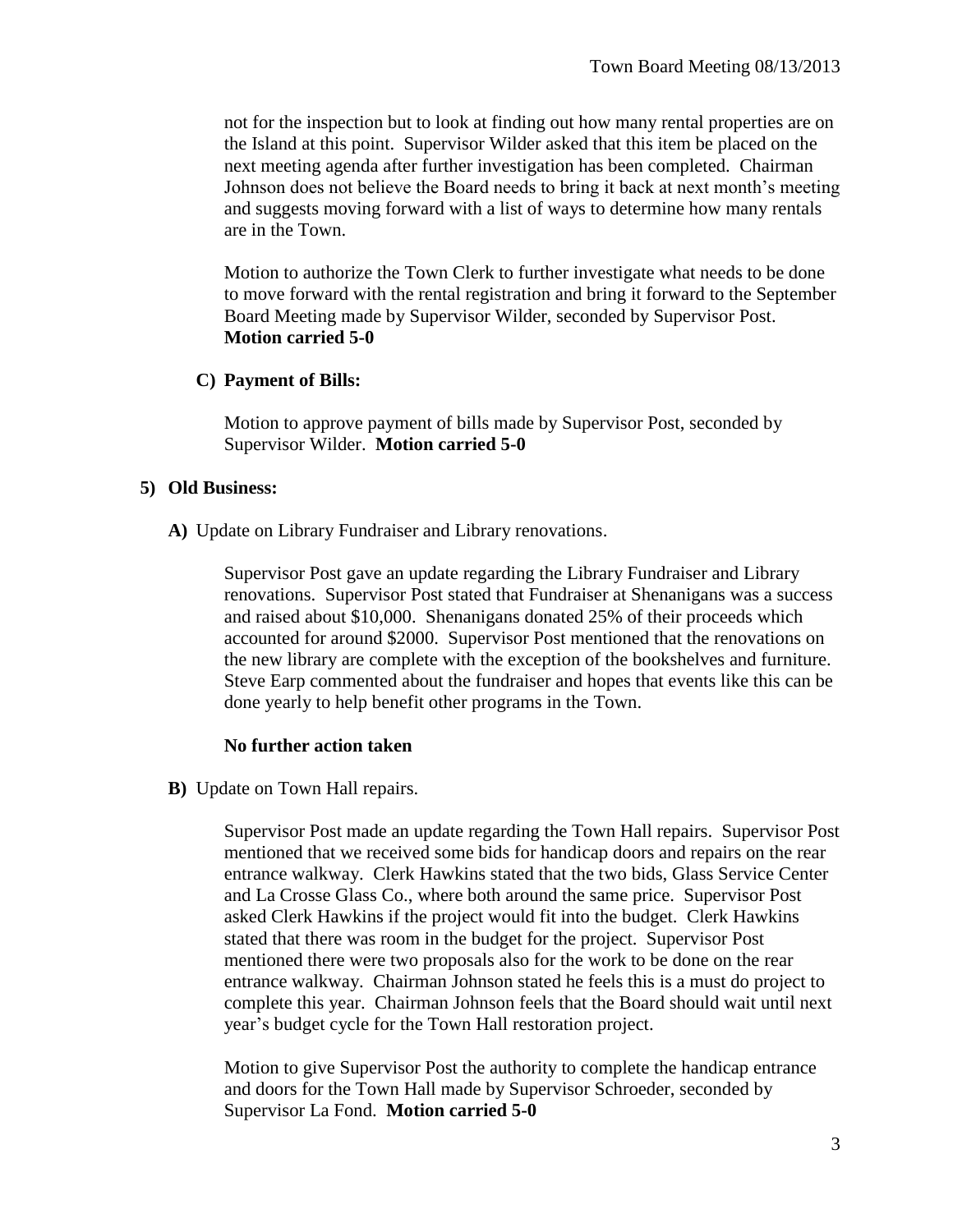## **6) New Business:**

**A)** Appointment of a representative from the Town of Campbell to the Onalaska Joint Municipal Court Committee.

Supervisor Schroeder and Deputy Clerk Cassie Hanan volunteered for the appointment. Supervisor Schroeder asked Deputy Clerk Hanan if she would be willing to be an alternate. Deputy Clerk Hanan stated she would be willing to be an alternate.

Motion to appoint Jeff Schroeder with Cassie Hanan as an alternate to the Onalaska Joint Municipal Court Committee made by Supervisor Post, seconded by Supervisor Wilder. **Motion carried 5-0**

**B)** Discussion and possible action concerning issues with the alley at Bayshore Drive.

Chairman Johnson stated that his suggestion would be for the Town to get more involved to make sure all parties are satisfied. Supervisor Post asked if the Town has to remove the fill from the alley, would the Town be responsible. Supervisor La Fond stated that the Town has not volunteered anything. Supervisor La Fond mentioned that Mr. Jewell is looking for a place to put the excess fill. Chairman Johnson hopes to have the issue resolved in the next couple weeks. Chairman Johnson wants to address all the concerns and that is removing all of the fill in the alley to get it back to a point where it is usable for Mr. Jewell and the surrounding neighbors. Supervisor Post suggests a timeline be placed on the removal of the excess fill. Chairman Johnson suggests that a letter be sent to Mr. Jewell giving a timeline for removal or the Town would remove the fill and bill Mr. Jewell for the Town's time.

Motion to give Andrew Jewell till August 27, 2013 to make the alley the way it was or accessible for everyone made by Supervisor Post, seconded by Chairman Johnson. **Motion carried 5-0**

# **7) Closed Session: Pursuant to Wisconsin State Statute 19.85(1)(e)**

**A)** Discussion regarding Police contract negotiations.

Supervisor Schroeder motioned to go into Closed Session pursuant to Wisconsin State Statute 19.85(1)(c)(e) on a roll call vote, seconded by Supervisor Post. Supervisor Wilder – yes, Supervisor La Fond – yes, Chairman Johnson – yes, Supervisor Post – yes, and Supervisor Schroeder – yes. **Motion carried 5-0**

**(Closed Session)**